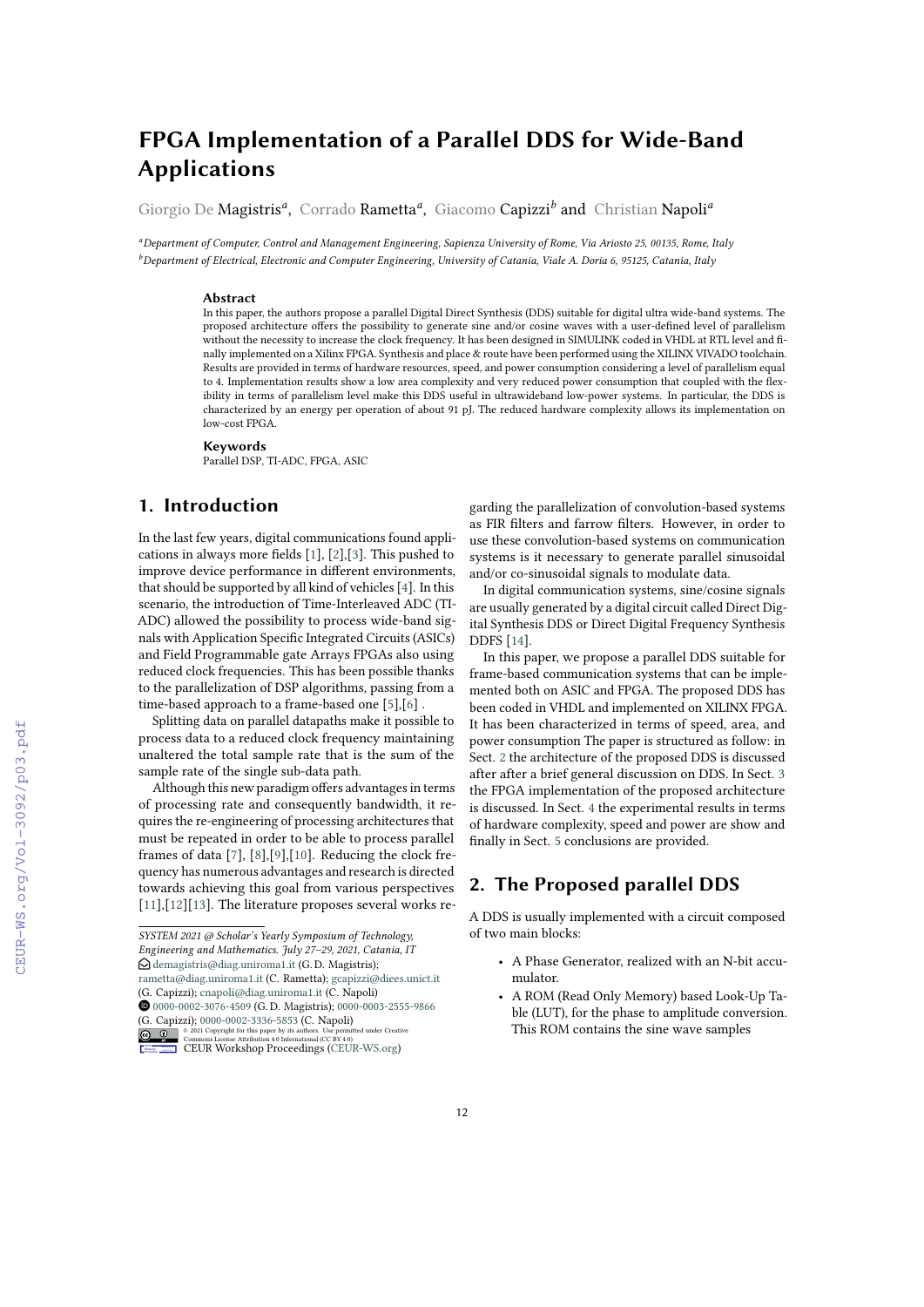The block diagram of the DDS architecture is shown in Fig. [1](#page-1-0)



<span id="page-1-1"></span>**Figure 2:** A multichannel parallel DDS architecture. The system have a LUT for every channel. The LUTs are addressed by a Frame Address Generator (FAG)

**FRAME ADDRESS** 

**GENERATOR** 

<span id="page-1-0"></span>**Figure 1:** A traditional DDS architecture composed of a phase generator and a Look Up Table (LUT) phase to frequency conversion. The frequency of the generated waveform can be selected by the user changing the value of the tuning word k

The sine/cosine output frequency is the function of the tuning word "K", the clock frequency, and the number of samples used to represent a sine/cosine period inside the ROM. The latter two parameters are fixed during the design. The user can change the wave frequency acting on the tuning word "K" that is coded with an integer unsigned number. The waves frequency is described by the following equation:

$$
F = K * \frac{f_{clk}}{2^N} \tag{1}
$$

where K is the tuning word,  $f_{clk}$  is the system clock frequency and finally  $2^{\bar{N}}$  is the number of samples used to represent a sine/cosine period inside the ROM. More details about the DDS architecture are shown in [\[14\]](#page-4-0). In addition to the DDS introduced in [\[14\]](#page-4-0) the literature offers different solutions for the sine wave generation that offer the possibilities to reduce the hardware complexity [\[15\]](#page-4-1) and in particular the memory requirements.

In Fig. [2](#page-1-1) is shown the block diagram of a parallel DDS with a level of parallelism equal to N, able to generate a frame-based sine /cosine wave.

The main differences with a traditional DDS as the one shown in Fig[.1](#page-1-0) is the presence of N LUT and a Frame Address Generator (FAG).

The N LUTs are required for the simultaneous generation of N sine/cosine waves because although all the LUTs contain the same samples, it is not possible to read N data in parallel using a single LUT.

The FAG computes the N addresses necessary to read the N samples in parallel.

I if we consider N=4 that is a reasonable value for N if we consider that modern TI-ADCs have usually 2 or 4 channels the DDS architecture becomes the one shown in Fig[.3](#page-2-0)

The addresses for the 4 LUT are generated by the FAG in the following way: The outputs of the DDS phase generator are multiplied by four different coefficients  $A_i$ (one for each LUT). The values of these coefficients are in function of k that represents the tuning word used by the user to change the wave frequency:

$$
A_0 = Ph * k
$$
  
\n
$$
A_1 = Ph * k + k
$$
  
\n
$$
A_2 = Ph * k + 2k
$$
  
\n
$$
A_3 = Ph * k + 3k
$$
\n(2)

where Ph is the output of the phase generator.

### **3. FPGA implementation**

The architecture described in the previous section has been implemented on a XILINX FPGA. Thanks to their high computation capabilities and their flexibility, FPGAs are used in always more application fields as for example, communication, video processing, Machine Learning [\[16,](#page-4-2) [17,](#page-4-3) [18,](#page-4-4) [19,](#page-4-5) [20,](#page-4-6) [21\]](#page-4-7)

FPGAs are widely used in systems that require high computing power. In this context, they can also be a powerful and valuable ally for blockchain technology. For instance, [\[22\]](#page-4-8) aimed to "certify the data" without the need for a centralized organization using blockchain. Indeed, in order for a blockchain system to be feasible in terms of scalability, interoperability and sustainability, complex cryptographic operations that require speed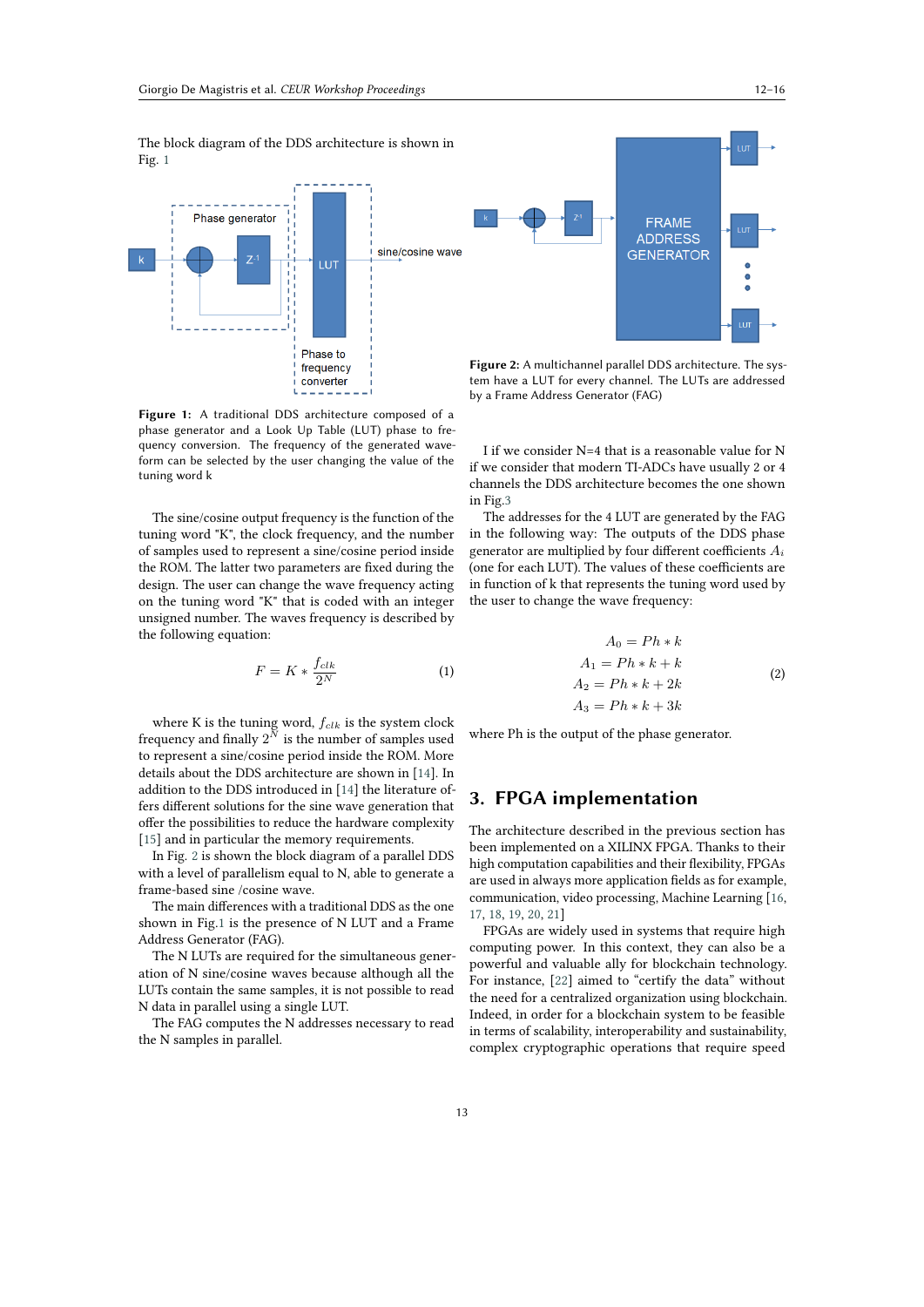

<span id="page-2-0"></span>**Figure 3:** The Proposed 4 channel parallel DDS. The dotted red box shows the internal architecture of the Frame address Generator (FAG).The Fag is realized using adders and multipliers. The 4 LUTs are required for the storing of the sine/cosine samples

and power must be performed on a dedicated accelerator system (FPGA).

The proposed system has been simulated and validated through MATLAB/SIMULINK simulations. Generated waveforms have been compared with the ones generated by a traditional DDS in order to assure the effective operation of the system. Simulations show that the proposed 4 channel parallel DDS doe not introduce any decrease in the Spurious-Free Dynamic Range SFDR. The datapath has been maintained at 10 bits without any truncations.

After the MATLAB/SIMULINK simulations, the proposed DDS has been coded in VHDL at behavioral level. For what concerns the LUTs, they have been implemented using the XILINX IP cores through BLOCK RAMs. In order to do this, we previously sample sine waves in MAT-LAB. The sine wave has been sampled with  $2^{10}$  samples using a fixed-point representation with 10 bit.

Test benches have been performed through the XILINX ISIM simulator. Synthesis and Place and route have been performed using the XILINX VIVADO tool-chain. Power estimation has been performed through post-implementation<br>estimation has been performed through post-implementation simulation taking into account the real switching activity of the circuit. This was possible using the Switching Activity Interchange Format (SAIF) files in the phase of power estimation. These files contain the switching ac-

tivity for any node of the synthesized circuit and allow an accurate estimation of the dynamic power consumption. In fact, as known from the theory the dynamic power consumption need knowledge on the switching activity to be accurate estimated [\[23\]](#page-4-9).

### **4. Experimental Results**

After the synthesis and the Place & Route, the proposed DDS has been characterized in terms of hardware complexity, speed and power consumption. Nowadays power consumption represents a very crucial aspect, especially for embedded systems that not always are connected with the power supply but are always more powered by batteries or energy harvesting systems. In these cases, in fact, the power consumption (and consequently the energy consumption) must be reduced to the maximum in order to prolong the life of the battery.

The FPGA resources used for the implementation of

As possible to see, the FPGA resources required for the proposed DDS implementation are very reduced. This allows having enough resources on the FPGA to implement also other systems. This aspect is very important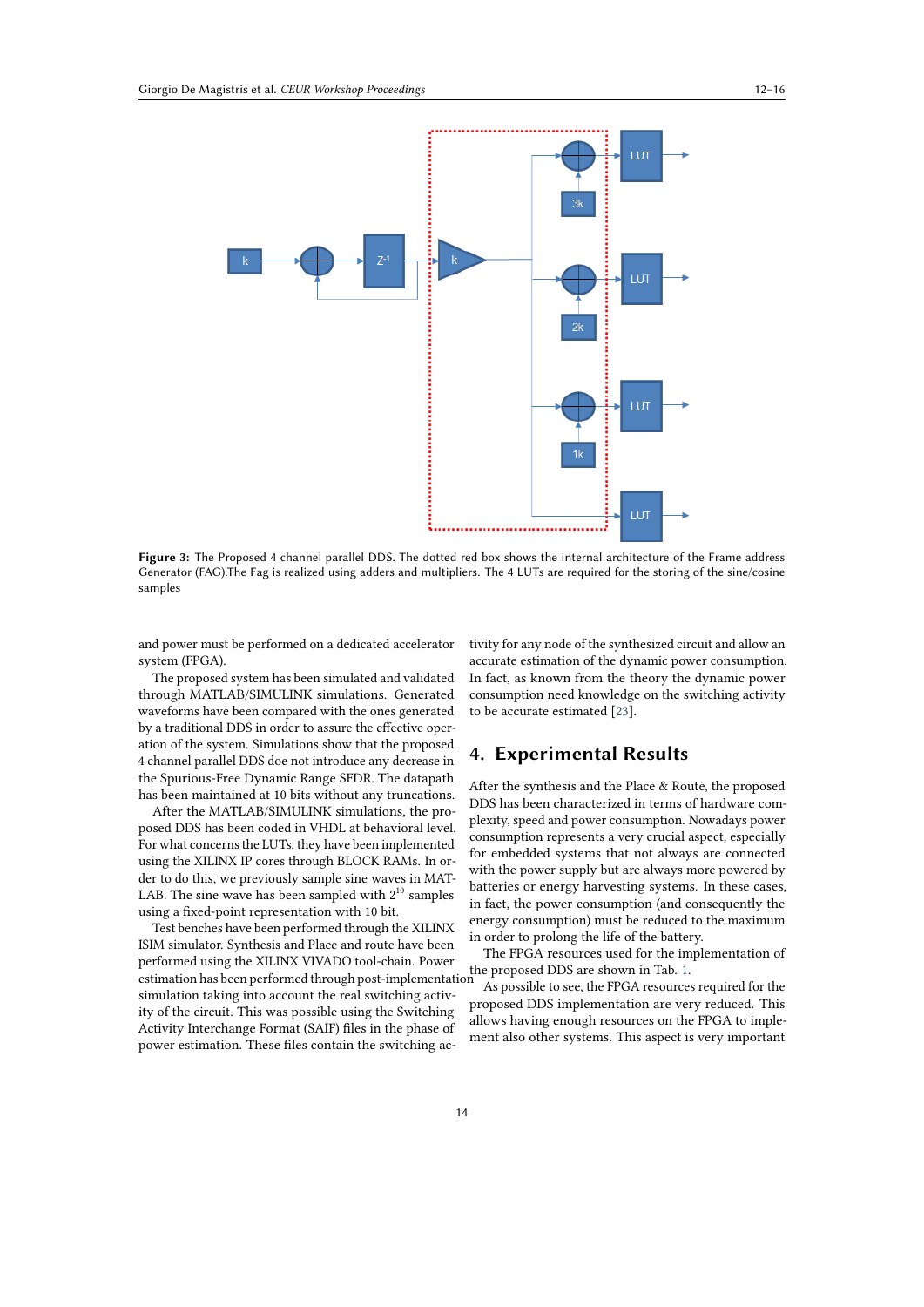<span id="page-3-0"></span>**Table 1** FPGA resources' Utilization

| <b>Utilization</b> |                    |         |               |
|--------------------|--------------------|---------|---------------|
| <b>Resource</b>    | <b>Utilization</b> | Avaible | % Utilization |
| LUT                | 41                 | 41.000  | 0.1           |
| FF                 | 72                 | 82.000  | 0.1           |
| <b>BRAM</b>        | 3                  | 135     | 1.5           |
| IΟ                 | 51                 | 300     | 16.2          |
| <b>BUFG</b>        |                    | 32      | 3.2           |

because modern FPGA-based communication systems require always more the presence of complex elements as for example machine learning systems or DSP systems [\[24,](#page-4-10) [25](#page-4-11)**?** ].

In order to evaluate the max-speed of the proposed architecture, we performed several syntheses and Place & Route using different timing constraints. The maximum frequency available by our architecture is 385 MHz.

Such as frequency allows reaching a total sample rate of 4\* 385=1.540 GHz. Considering what is established by the sampling theory, this frequency allows the generation of sine waveforms up to 770 MHz This frequency can be increased by incrementing the parallelism level of the DDS.

The average dynamic power consumption measured at 385 MHz is 140 mW. By definition the energy per operation is defined as eq. [3.](#page-3-1)

$$
E_{op}(t)\int^{t_{op}} P(t)dt\tag{3}
$$

where  $t_{op}$  is the time require to execute the operation.

In our case the single sine/cosine sample is computed in  $t_{clk}/4$  where  $t_{clk}$  is the clock period equal to 2.6 ns and consequently  $t_{op} = t_{clk}/4 = 0.65$  ns.

For discrete time systems eq[.3](#page-3-1) can be rewritten as:

$$
E_{op} = \sum^{n_{clk}} P_{ave} * t_{clk}
$$
 (4)

where  $P_{ave}$  is the average power consumption that in our case is 140 mW.

According eq. [4](#page-3-2) the energy (dynamic) per operation (sine sample computation) is equal to 91 pJ.

# **5. Conclusions**

In this paper, a parallel DDS suitable both for ASICs nad FPGAs has been presented. The proposed DDS can be used in all those applications requiring the necessity to work with wide-band signals. The parallelization offers the possibility to manage wide-band signals without the necessity to increase the clock frequency. In order to evaluate the proposed architecture, we firstly simulate it in MATLAB/SIMULINK, and in a second phase, after a fixed point analysis, we code it in VHDL and implement it on a XILINX FPGA.

Experimental results show a very reduced hardware complexity and very reduced power consumption that represents a very important aspect in embedded systems characterized by the absence of a connection with the power grid.

### **6. Acknowledgments**

<span id="page-3-1"></span>This work has been supported by the project "Green-TAGS" funded by the Italian Ministry of University and Research within the PRIN founding scheme 2017 (CUP B88D19003660001).

#### **References**

- [1] B. Sklar, F. J. Harris, Digital communications: fundamentals and applications, volume 2, Prentice-hall Englewood Cliffs, NJ, 1988.
- <span id="page-3-2"></span>[2] G. M. Bianco, R. Giuliano, G. Marrocco, F. Mazzenga, A. Mejia-Aguilar, Lora system for search and rescue: Path-loss models and procedures in mountain scenarios, IEEE Internet of Things Journal 8 (2020) 1985–1999.
- [3] F. Mazzenga, A. Simonetta, R. Giuliano, M. Vari, Applications of smart tagged rfid tapes for localization services in historical and cultural heritage environments, in: 2010 19th IEEE International Workshops on Enabling Technologies: Infrastructures for Collaborative Enterprises, IEEE, 2010, pp. 186–191.
- [4] F. Mazzenga, R. Giuliano, A. Neri, F. Rispoli, Integrated public mobile radio networks/satellite for future railway communications, IEEE Wireless Communications 24 (2016) 90–97.